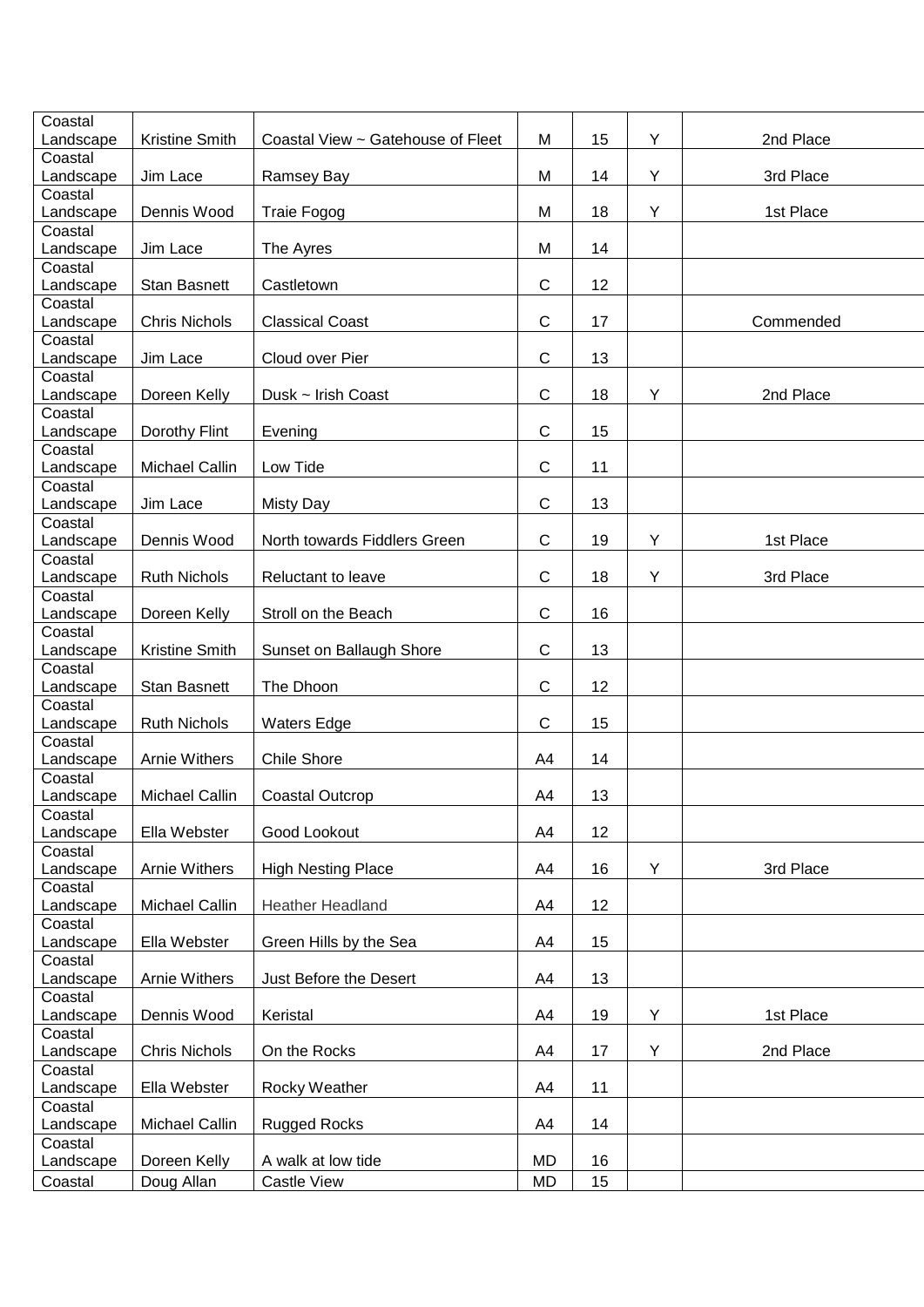| Landscape            |                       |                           |           |    |   |                         |
|----------------------|-----------------------|---------------------------|-----------|----|---|-------------------------|
| Coastal              |                       |                           |           |    |   |                         |
| Landscape            | <b>Trevor Hitchen</b> | <b>Coastal Walkers</b>    | <b>MD</b> | 15 |   |                         |
| Coastal              |                       |                           |           |    |   |                         |
| Landscape            | Pat Tutt              | Fenella's Fury            | <b>MD</b> | 16 |   | Commended               |
| Coastal              |                       |                           |           |    |   |                         |
| Landscape            | Kristine Smith        | Glen Mooar                | <b>MD</b> | 14 |   |                         |
| Coastal              |                       |                           |           |    |   |                         |
| Landscape            | John Hall             | <b>Harbour View</b>       | MD        | 14 |   |                         |
| Coastal              | <b>Bill Callow</b>    | Jurby Beach               | <b>MD</b> | 19 | Y | 1st Place               |
| Landscape<br>Coastal |                       |                           |           |    |   |                         |
| Landscape            | Pat Tutt              | Lava Shore                | MD        | 12 |   |                         |
| Coastal              |                       |                           |           |    |   |                         |
| Landscape            | lan Pilbeam           | Newhaven ~ low Tide       | MD        | 17 | Y | 2nd Place               |
| Coastal              |                       |                           |           |    |   |                         |
| Landscape            | <b>Chris Nichols</b>  | Norwegian Isles           | MD        | 16 |   |                         |
| Coastal              |                       |                           |           |    |   |                         |
| Landscape            | <b>Trevor Hitchen</b> | Snow beside the Seaside   | <b>MD</b> | 14 |   |                         |
| Coastal              |                       |                           |           |    |   |                         |
| Landscape            | Doreen Kelly          | The Skelligs              | <b>MD</b> | 17 | Y | 3rd Place               |
| Coastal              |                       |                           |           |    |   |                         |
| Landscape            | Doug Allan            | Washed Up                 | <b>MD</b> | 12 |   |                         |
| Coastal              |                       |                           |           |    |   |                         |
| Landscape            | Dennis Wood           | Whitestrand               | <b>MD</b> | 14 |   |                         |
| Coastal              |                       |                           |           |    |   |                         |
| Landscape<br>Coastal | Pat Tutt              | A running Tide            | <b>CD</b> | 14 |   |                         |
| Landscape            | Dennis Wood           | After the Storm           | <b>CD</b> | 14 |   |                         |
| Coastal              |                       |                           |           |    |   |                         |
| Landscape            | Reuben Allan          | Akatiti                   | <b>CD</b> | 12 |   |                         |
| Coastal              |                       |                           |           |    |   |                         |
| Landscape            | Pat Tutt              | Arcing the Bay            | <b>CD</b> | 17 |   | <b>Highly Commended</b> |
| Coastal              |                       |                           |           |    |   |                         |
| Landscape            | <b>Kristine Smith</b> | <b>Ballaugh Shore</b>     | <b>CD</b> | 14 |   |                         |
| Coastal              |                       |                           |           |    |   |                         |
| Landscape            | lan Pilbeam           | <b>Beach Huts</b>         | <b>CD</b> | 16 |   | Commended               |
| Coastal              |                       |                           |           |    |   |                         |
| Landscape            | John o Keefe          | Below the Yardarm         | CD        | 13 |   |                         |
| Coastal              |                       |                           |           |    |   |                         |
| Landscape            | Alan Holt             | <b>Bricks and Mortar</b>  | CD        | 14 |   |                         |
| Coastal              |                       |                           |           |    |   |                         |
| Landscape<br>Coastal | Stan Basnett          | Cass Struan               | CD        | 12 |   |                         |
| Landscape            | <b>Trevor Hitchen</b> | Cliffs at Santon          | CD        | 13 |   |                         |
| Coastal              |                       |                           |           |    |   |                         |
| Landscape            | Stan Basnett          | Cornish Coast             | CD        | 14 |   |                         |
| Coastal              |                       |                           |           |    |   |                         |
| Landscape            | Ella Webster          | Disco Cave                | CD        | 10 |   |                         |
| Coastal              |                       |                           |           |    |   |                         |
| Landscape            | Reuben Allan          | Doubtless Bay             | CD        | 12 |   |                         |
| Coastal              |                       |                           |           |    |   |                         |
| Landscape            | Doug Allan            | Dune & Driftwood ~ Foxton | CD        | 12 |   |                         |
| Coastal              |                       |                           |           |    |   |                         |
| Landscape            | Kristine Smith        | Glen Wyllin               | CD        | 14 |   |                         |
| Coastal              |                       |                           |           |    |   |                         |
| Landscape            | <b>Chris Nichols</b>  | Grasses by the Seashore   | CD        | 19 | Y | 2nd Place               |
| Coastal              |                       |                           |           |    |   |                         |
| Landscape            | John o Keefe          | Harbour Vista             | CD        | 14 |   |                         |